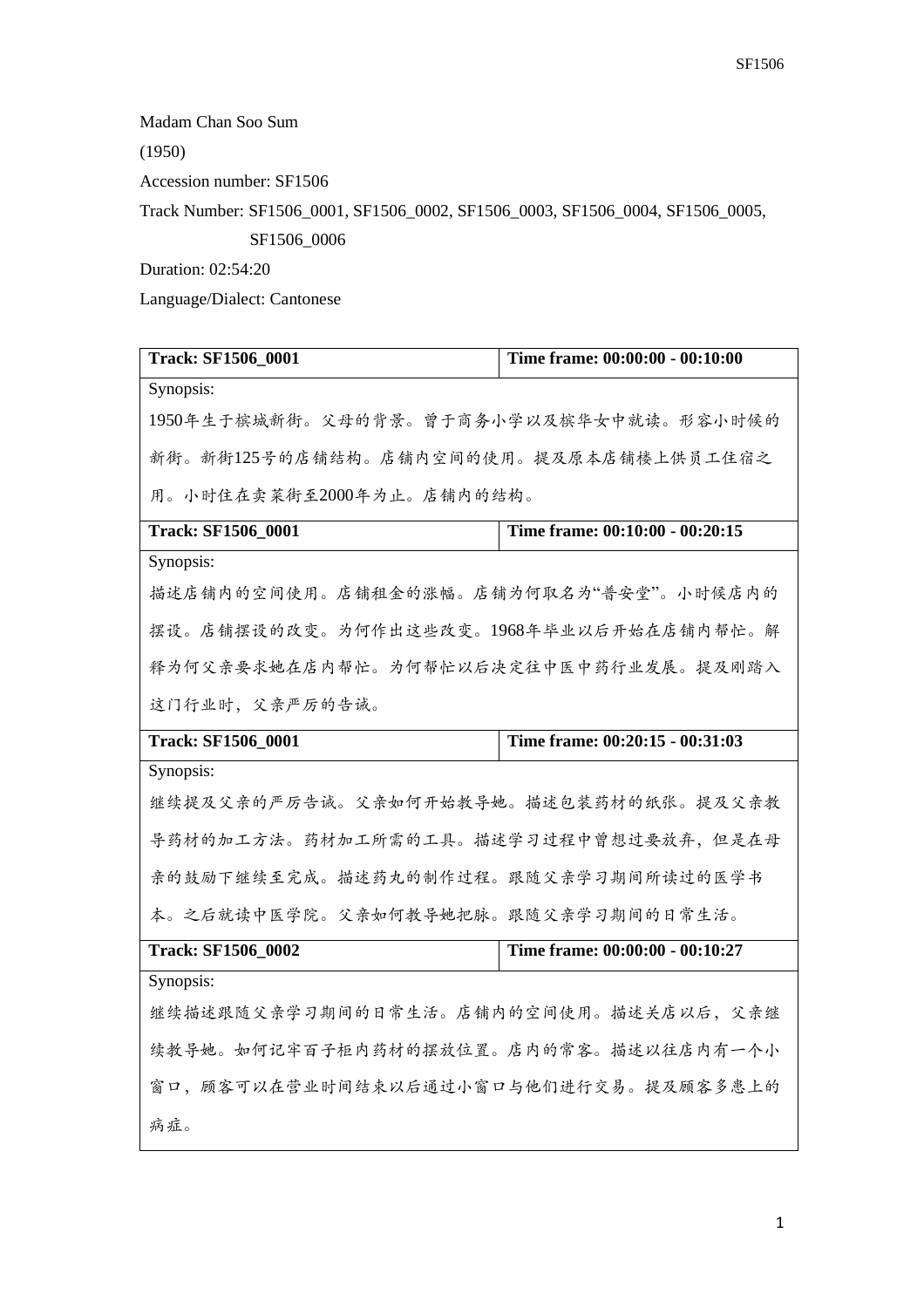| <b>Track: SF1506 0002</b>                 | Time frame: 00:10:27 - 00:20:02 |
|-------------------------------------------|---------------------------------|
| Synopsis:                                 |                                 |
| 提及店内所提供的其他服务。店内自制的药材,所治疗的疾病以及购买的顾客群。略     |                                 |
| 提1967年槟城大罢市时的情况。描述药材的包装。1972年开始就读中医学院。    |                                 |
| <b>Track: SF1506_0002</b>                 | Time frame: 00:20:02 - 00:33:54 |
| Synopsis:                                 |                                 |
| 为何决定就读中医学院。中医学院的课程内容。描述中医学院建筑的结构。教材工具     |                                 |
| 的使用。到中医学院上课所使用的交通工具。上课的时间。描述学习针灸。提及报读     |                                 |
| 厦门大学的函授班。描述在父亲店内帮忙如何帮助她学习。在中医学院所学习的其他     |                                 |
| 课程内容。在中医学院学习与仅仅跟随父亲学习的不同之处。提及父亲曾是中医学院     |                                 |
| 的老师。                                      |                                 |
| <b>Track: SF1506 0003</b>                 | Time frame: 00:00:00 - 00:10:04 |
| Synopsis:                                 |                                 |
| 店铺的建筑材料。住在店内的人数。提及爸爸和叔叔轮流住在店内。描述父亲掌店的     |                                 |
| 时代,在店内工作的员工。什么季节较多病患求诊。描述在中医学院就读时的功课。     |                                 |
| 中医学院同学的背景。与同学间的相处。描述与中医学院老师和同学上升旗山采草      |                                 |
| 药。                                        |                                 |
| <b>Track: SF1506 0003</b>                 | Time frame: 00:10:04 - 00:20:16 |
| Synopsis:                                 |                                 |
| 继续描述与中医学院老师和同学上升旗山采草药。描述在学院内考试时的情况。描述     |                                 |
| 毕业以后报读厦门大学的中医函授课程。报读的原因。描述函授课程的教学和考试方     |                                 |
| 式。提及1976年毕业于槟城中医学院,1989年完成厦门大学的中医课程。提及在中医 |                                 |
| 学院考获第二名。毕业以后,在店内所扮演的角色的改变。实习期间以及正式接手父     |                                 |
| 亲生意时心境上的不同。如何调适紧张的心情。                     |                                 |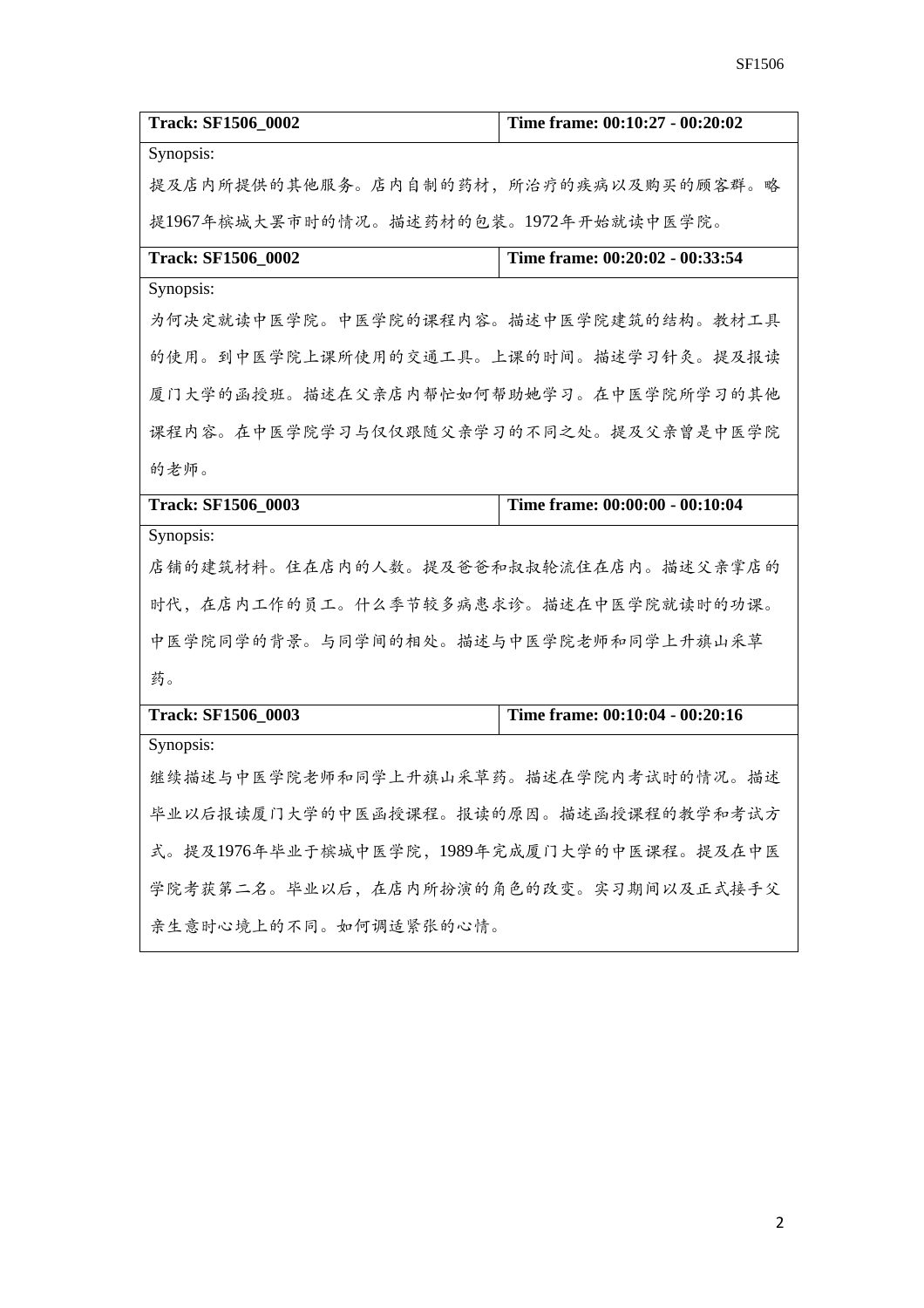| <b>Track: SF1506_0003</b>               | Time frame: 00:0:16 - 00:31:03  |
|-----------------------------------------|---------------------------------|
| Synopsis:                               |                                 |
| 描述在店内的工作。如何根据病患的需求配药。描述药丸、药散和药膏的制作过程。   |                                 |
| 接手店铺时,店内的员工。店内的工作和人手分配。谈及完成中医课程以后,对自己   |                                 |
| 比较有信心。经历叔叔和父亲去世以后,店内人手的改变。2013年起开始一人包办所 |                                 |
| 有店务。描述曾经聘请一位兼职。提及顾客对她的体谅。父亲的劝告对如今店铺管理   |                                 |
| 的帮助。                                    |                                 |
| <b>Track: SF1506_0004</b>               | Time frame: 00:00:00 - 00:10:01 |
| Synopsis:                               |                                 |
| 继续描述父亲的劝告如何成就她。描述如今的日常生活。提及店内也提供炖汤服务。   |                                 |
| 一天内最忙碌的时间。休息日的活动。提及店内的常客。多数病患患上的疾病。解释   |                                 |
| 诊病的过程。                                  |                                 |
| <b>Track: SF1506 0004</b>               | Time frame: 00:10:01 - 00:20:02 |
| Synopsis:                               |                                 |
| 描述与顾客的友好关系。详述医好了一位患有皮肤病的澳籍旅客,对方很感激她,与   |                                 |
| 她保持联络至今。何种药材最畅销。描述药材的订购。提及药材价钱的涨幅惊人,举   |                                 |
| 冬虫草为例子。                                 |                                 |
| <b>Track: SF1506 0004</b>               | Time frame: 00:20:02 - 00:31:03 |
| Synopsis:                               |                                 |
| 冬虫草的食用者以及疗效。为何坚持为一些药材加工后才卖出去。药材的包装。依然   |                                 |
| 选择纸张包装药材的原因。描述自费印制的塑料袋。描述有顾客要求多给几个塑料    |                                 |
| 袋。谈及一些已被禁的药材。这些药材被禁以后的取代方法。             |                                 |
| <b>Track: SF1506_0005</b>               | Time frame: 00:00:00 - 00:10:25 |
| Synopsis:                               |                                 |
| 选择不先包装好药物,而是现场抓药的原因。描述有新加坡顾客刻意带孩子来观看抓   |                                 |
| 药的过程。描述一些顾客的刁难要求。详述售卖药物予一名孕妇,后遭诬赖说她强迫   |                                 |
| 顾客买东西。                                  |                                 |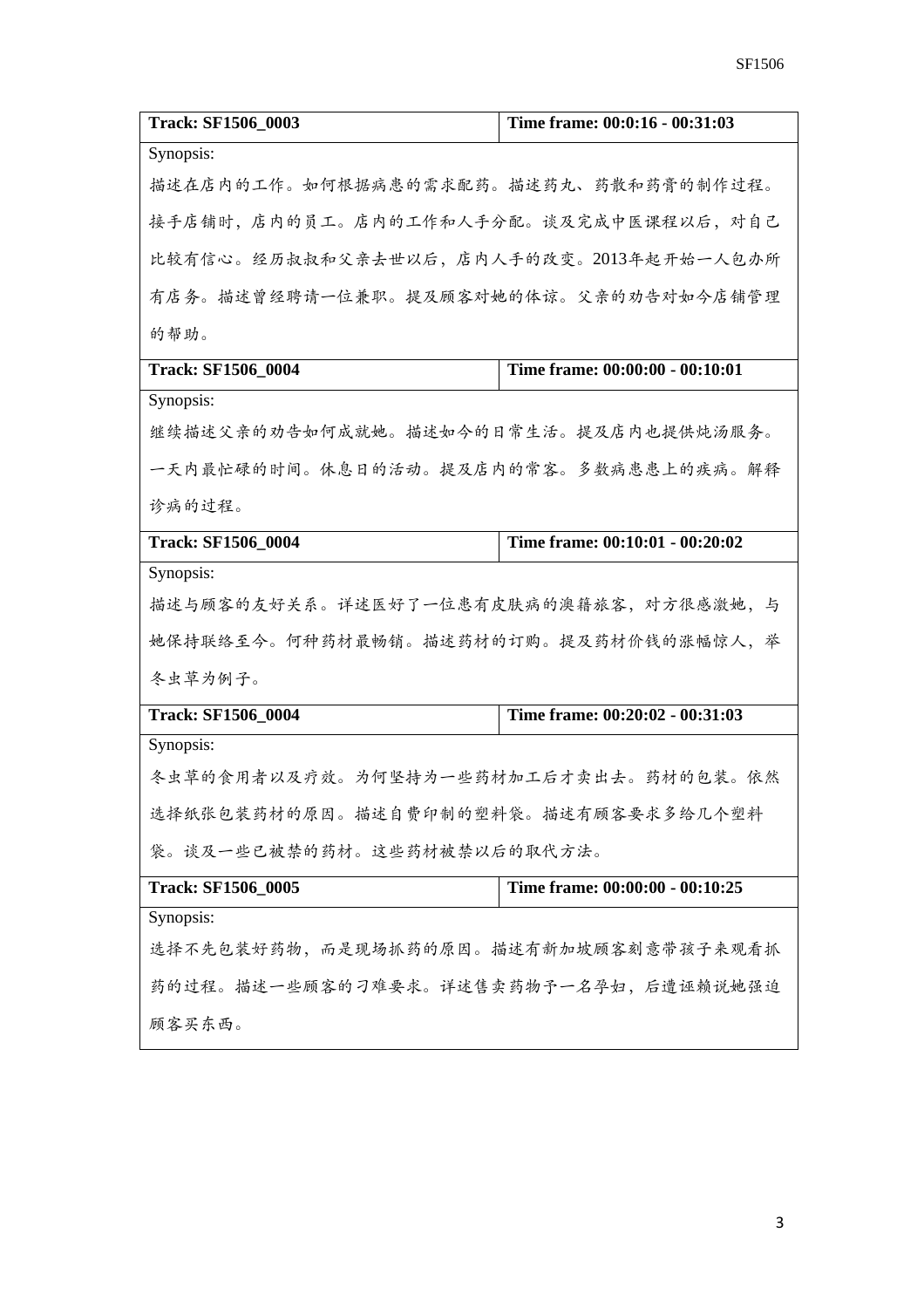| <b>Track: SF1506 0005</b>               | Time frame: 00:10:25 - 00:20:00 |
|-----------------------------------------|---------------------------------|
| Synopsis:                               |                                 |
| 继续描述遭一名顾客诬赖说她强迫顾客买东西。详述一名顾客先打电话来叫她煮药,   |                                 |
| 可是连番提醒后依然没有依约来喝药,直到两个月后该顾客上门来,受访者要求该名   |                                 |
| 顾客付药费遭到拒绝。经过这件事情以后她所学会的应对方式。描述另一名同样吩咐   |                                 |
| 她煮药但是没有来拿药的顾客,以及她的应对方式。谈及烟霾来袭时期会有较多病人   |                                 |
| 来看病。                                    |                                 |
| <b>Track: SF1506 0005</b>               | Time frame: 00:20:00 - 00:31:03 |
| Synopsis:                               |                                 |
| 其他较多人来看病的季节。提及沙士疫潮爆发时卖至断市的药材。谈及收费。如今依   |                                 |
| 然自制的药物。自制药油的包装。提及1990年代曾发生水灾。水灾后的预防措施。如 |                                 |
| 何在充满竞争的行业里保住生意。                         |                                 |
| <b>Track: SF1506_0006</b>               | Time frame: 00:00:00 - 00:10:03 |
| Synopsis:                               |                                 |
| 店内安奉的神明。神明的摆放位置。膜拜神明的次数和日子。提及祭品。与前中医学   |                                 |
| 院同学的互动。父亲去世以后,接任槟城小贩商业公会的中医师顾问一职。中医师顾   |                                 |
| 问的工作。从事这门行业所感到开心的事。对药材品质的坚持。            |                                 |
| <b>Track: SF1506_0006</b>               | Time frame: 00:10:03 - 00:16:14 |
| Synopsis:                               |                                 |
| 描述原本想当护士的志愿,以及什么考量使她后来决定当中医。从事这门行业最难忘   |                                 |
| 的事。描述非常感谢父亲。认为店铺的位子适中的原因。接下来的打算。        |                                 |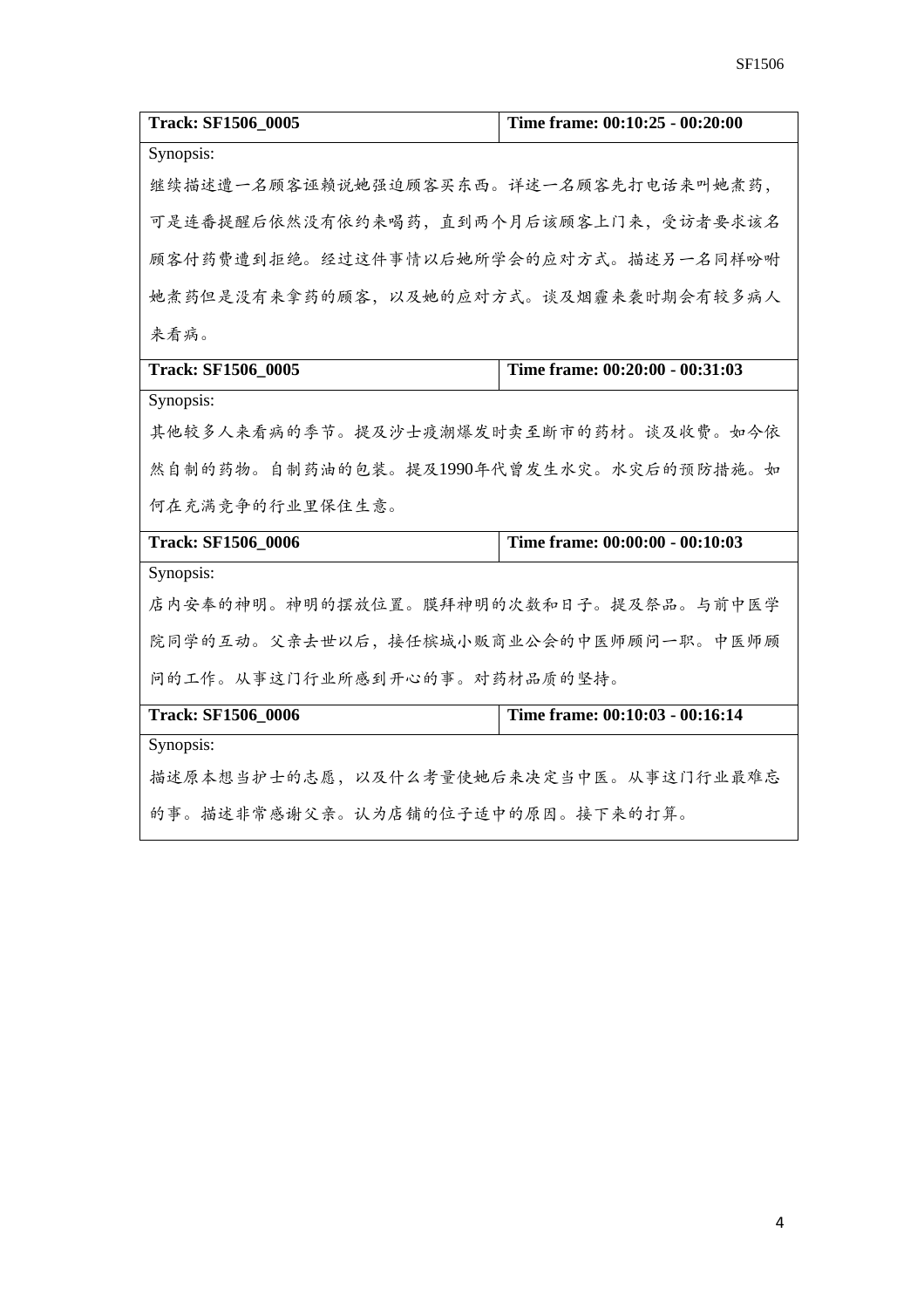Madam Chan Soo Sum (1950) Accession number: SF1506 Track Number: SF1506\_0001, SF1506\_0002, SF1506\_0003, SF1506\_0004, SF1506\_0005, SF1506\_0006 Duration: 02:54:20

Language/Dialect: Cantonese

| Track: SF1506_0001                                                                               | Time frame: 00:00:00 - 00:10:00                                                             |  |
|--------------------------------------------------------------------------------------------------|---------------------------------------------------------------------------------------------|--|
| Synopsis:                                                                                        |                                                                                             |  |
| Born in Campbell Street in 1950. Studied at Shang Wu Primary School and Penang Chinese           |                                                                                             |  |
|                                                                                                  | Girls' High School. Described the Campbell Street when she was a kid. Building structure of |  |
| the shophouse at 125 Campbell Street. The use of space in the shop. Mentioned that the first     |                                                                                             |  |
| floor of the shop was for employees' accommodation. Stayed in Market Street until 2000.          |                                                                                             |  |
| Structure of the shop.                                                                           |                                                                                             |  |
| <b>Track: SF1506_0001</b>                                                                        | Time frame: 00:10:00 - 00:20:15                                                             |  |
| Synopsis:                                                                                        |                                                                                             |  |
| Mentioned the use of space in the shop. The shop rent increment. Why the shop was named as       |                                                                                             |  |
| "Poh Aun Tong". Layout of the shop when she was young. Alteration to the layout of the shop.     |                                                                                             |  |
| Why were these changes made. Began helping in the shop after graduated from school in 1968.      |                                                                                             |  |
| Explained why her father requested her to help in the shop. Why she decided to develop a         |                                                                                             |  |
| career in Chinese medicine after helping in the shop. Mentioned the strict advice from her       |                                                                                             |  |
| father when she first entered the field.                                                         |                                                                                             |  |
| <b>Track: SF1506_0001</b>                                                                        | Time frame: 00:20:15 - 00:31:03                                                             |  |
| Synopsis:                                                                                        |                                                                                             |  |
| Continued mentioning the strict advice from her father. How her father began to guide her.       |                                                                                             |  |
| Described the paper used to wrap Chinese medicine. Mentioned that her father showed her          |                                                                                             |  |
| how to process Chinese medicine. Tools needed for medicine processing. Mentioned that she        |                                                                                             |  |
| was about to give up during the learning process, but did not because of the encouragement       |                                                                                             |  |
| from her mother. Described the pill making process. Medicine books that she went through         |                                                                                             |  |
| during her father's guiding period. Later she attended Chinese medicine courses at the Institute |                                                                                             |  |
| of Chinese Physicians. How her father taught her pulse diagnosis. Daily routine when she was     |                                                                                             |  |

under her father's guidance.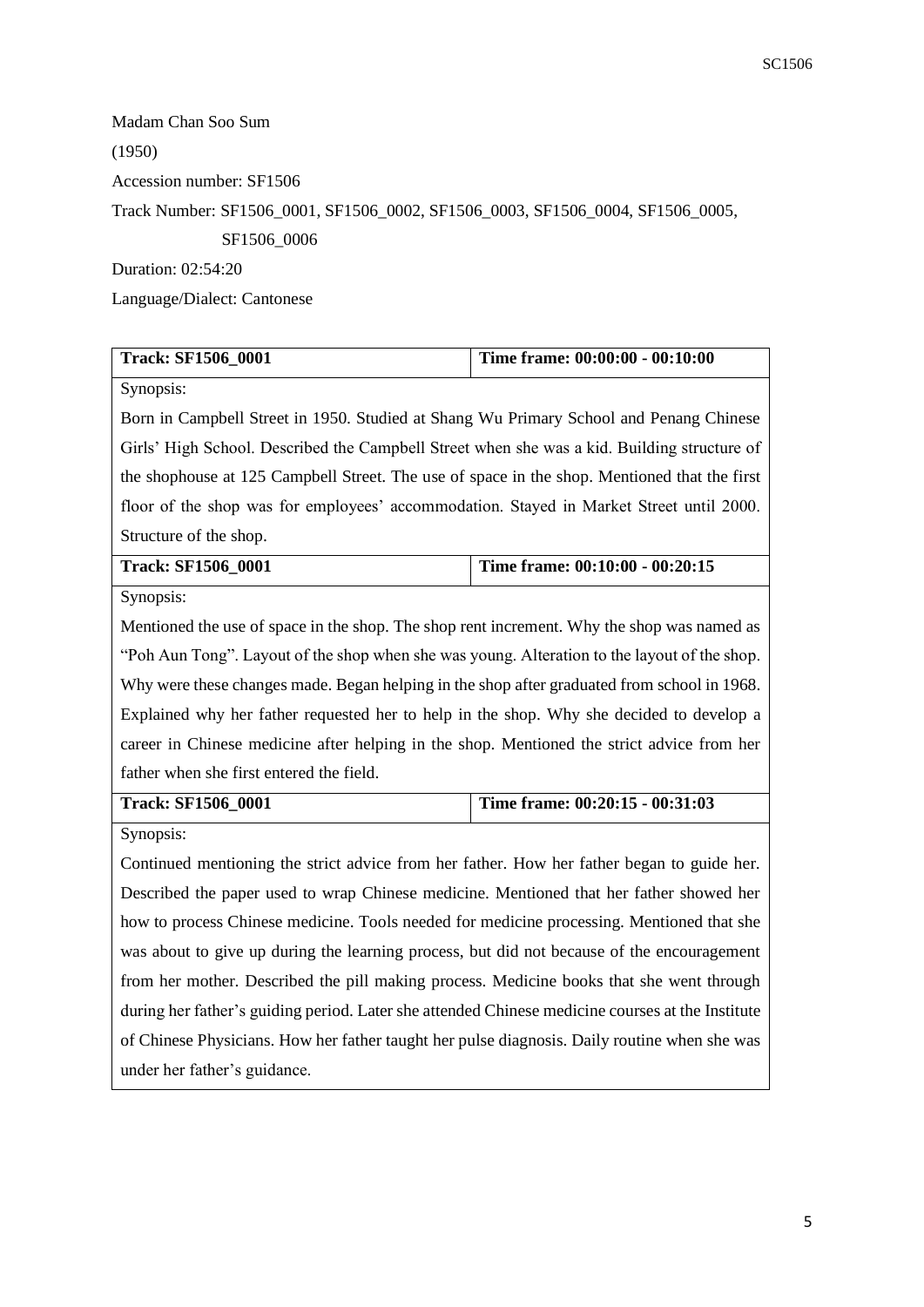| <b>Track: SF1506_0002</b>                                                                        | Time frame: 00:00:00 - 00:10:27                                                        |  |
|--------------------------------------------------------------------------------------------------|----------------------------------------------------------------------------------------|--|
| Synopsis:                                                                                        |                                                                                        |  |
| Continued with the daily routine when she was under her father's guidance. The use of space      |                                                                                        |  |
| in the shop. Described continuing learning from her father after closing shop. How she           |                                                                                        |  |
| memorized the placement of different medicines in the multi-drawer cabinet. The regular          |                                                                                        |  |
| customers. Described the small window at shop in the past through which the customers could      |                                                                                        |  |
|                                                                                                  | trade with them after the operating hours. Mentioned common diseases of the customers. |  |
| <b>Track: SF1506_0002</b><br>Time frame: 00:10:27 - 00:20:02                                     |                                                                                        |  |
| Synopsis:                                                                                        |                                                                                        |  |
| Mentioned other services provided by the shop. The self-made medicines, their functions and      |                                                                                        |  |
| the customer groups. Mentioned the 1967 Hartal in Penang. Described the medicine packaging.      |                                                                                        |  |
| Began studying at the Institute of Chinese Physicians in 1972.                                   |                                                                                        |  |
| <b>Track: SF1506_0002</b>                                                                        | Time frame: 00:20:02 - 00:33:54                                                        |  |
| Synopsis:                                                                                        |                                                                                        |  |
| Why she decided to study at the Institute of Chinese Physicians. Content of the Chinese          |                                                                                        |  |
| medicine courses. Described the structure of the Institute of Chinese Physicians building. The   |                                                                                        |  |
| use of teaching tools. Transportation used to go to the Institute. Class schedule. Described     |                                                                                        |  |
| learning acupuncture. Mentioned following correspondence courses on Chinese medicine             |                                                                                        |  |
| offered by Xiamen University, China. The difference between learning at the Institute and        |                                                                                        |  |
| being guided by her father. Mentioned that her father was once a teacher at the Institute.       |                                                                                        |  |
| <b>Track: SF1506_0003</b>                                                                        | Time frame: 00:00:00 - 00:10:04                                                        |  |
| Synopsis:                                                                                        |                                                                                        |  |
| Building materials of the shop. Number of people staying in the shop. Mentioned her father       |                                                                                        |  |
| and uncle took turn to stay in the shop. Described employees who worked under her father.        |                                                                                        |  |
| The season when a great number of patients came for treatment. Described the homework            |                                                                                        |  |
| given during her studies at the Institute. The background of the Institute's other students. Her |                                                                                        |  |
| relationship with her classmates. Described going to Penang Hill with her teacher and            |                                                                                        |  |
| classmates to look for herbs.                                                                    |                                                                                        |  |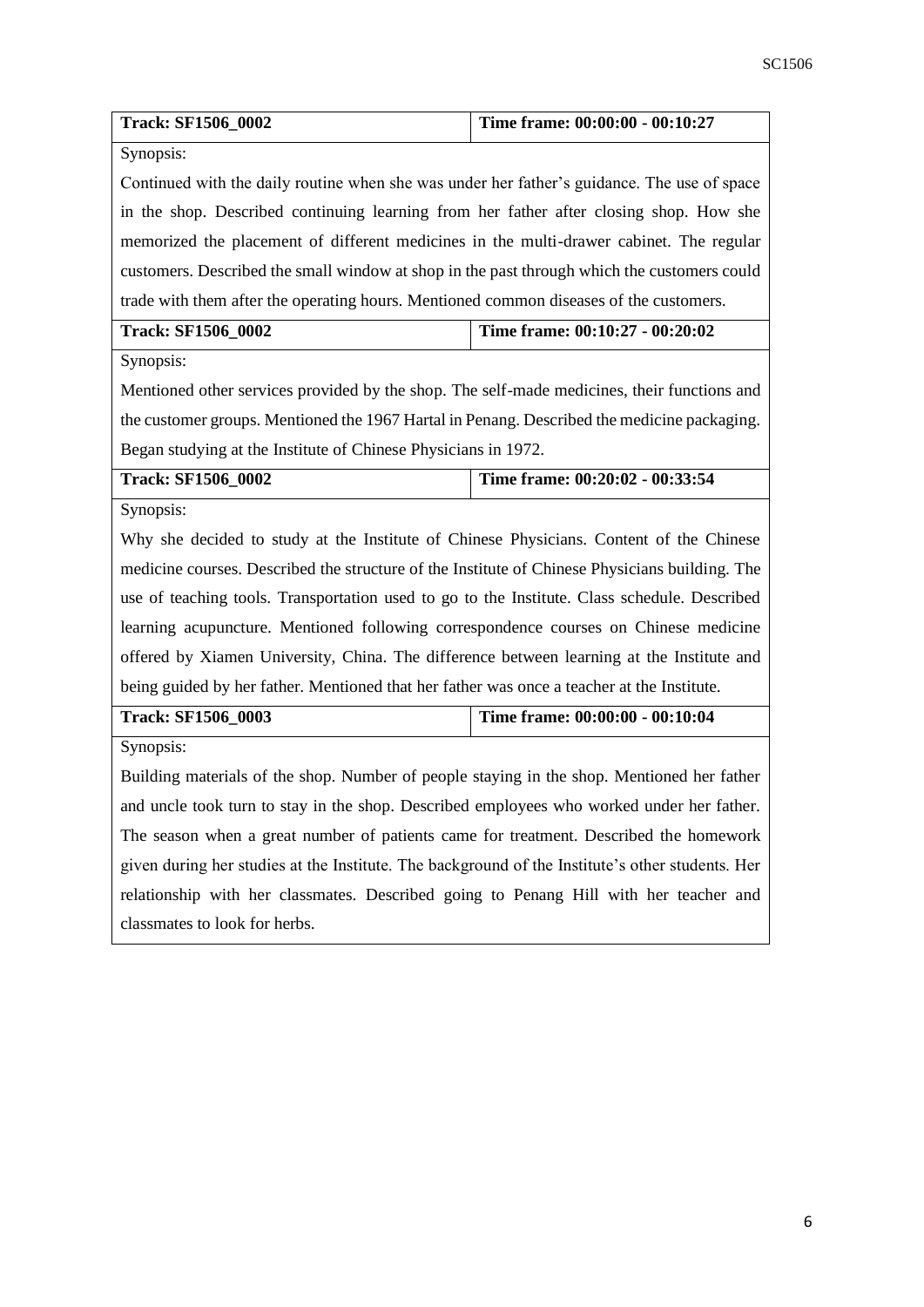| <b>Track: SF1506 0003</b> | Time frame: 00:10:04 - 00:20:16 |  |
|---------------------------|---------------------------------|--|
|                           |                                 |  |

## Synopsis:

Continued with the description of going to Penang Hill with her teacher and classmates to look for herbs. Described the examination in the Institute. Described following correspondence courses on Chinese medicine offered by Xiamen University after graduating from the Institute. The reason of following the courses. Described the teaching and examining methods of the correspondence courses. Mentioned graduating from the Institute in 1976 and finished the correspondence courses of Xiamen University in 1989. Mentioned getting the second highest score upon graduation from the Institute. The change in her role after graduation. Compared how she felt when she was having internship and when she officially took over her father's business. How she soothed her anxiety.

**Track: SF1506\_0003 Time frame: 00:0:16 - 00:31:03**

Synopsis:

Described her work in the shop. How to give prescription according to the needs of the patients. Described the making of pill, powder and cream. Employees of the shop at the time of her takeover. The type of work and work allocation in the shop. Mentioned that she had more confidence upon completion of the Chinese medicine studies. The change in the number of employees in the shop after the passing of her uncle and father. Began doing all the work single-handedly since 2013. Mentioned that she used to have a part-time assistant. Mentioned her customers being considerate about her situation. Her father's previous advice to her which was helpful to the shop management today.

| <b>Track: SF1506 0004</b> | Time frame: $00:00:00 - 00:10:01$ |
|---------------------------|-----------------------------------|
|                           |                                   |

Synopsis:

Continued with how her father's previous advice had made her who she was. Described her current daily routine. Mentioned that medicine cooking service was also available. The busiest time in a day. Activities during rest days. Mentioned her regular customers. Common diseases of her patients. Explained the process of medical treatment.

| <b>Track: SF1506 0004</b> | Time frame: 00:10:01 - 00:20:02 |
|---------------------------|---------------------------------|
| Companies                 |                                 |

Synopsis:

Described her good relationship with customers. Described in details being able to cure the skin disease of an Australian traveler and he was very thankful to her that they kept in touch with each other until today. The best-selling medicine. Described the purchasing of herbs. Mentioned the escalation of Chinese medicine prices, taking cordyceps sinensus as an example.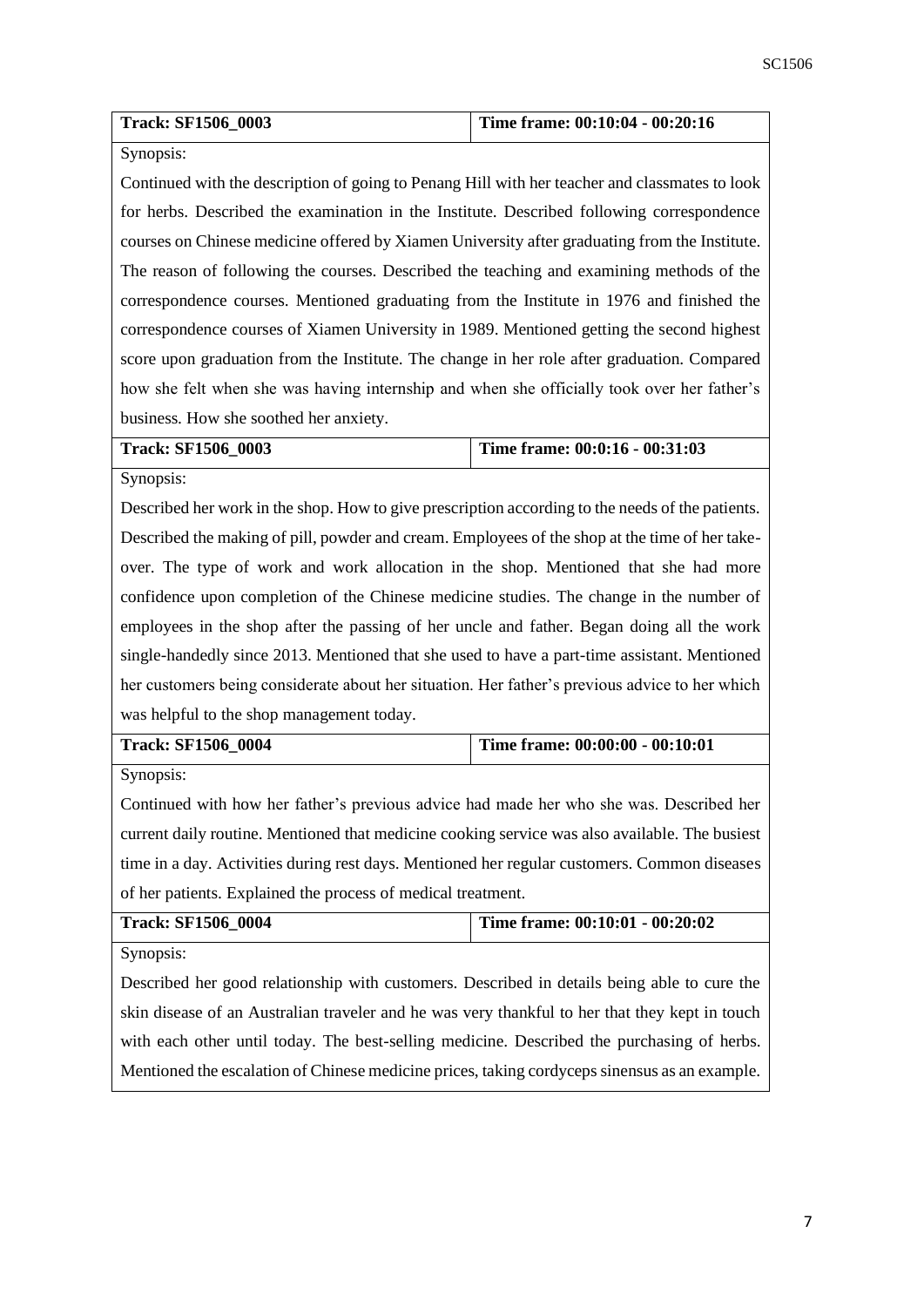| <b>Track: SF1506_0004</b>                                                                       | Time frame: 00:20:02 - 00:31:03 |  |
|-------------------------------------------------------------------------------------------------|---------------------------------|--|
| Synopsis:                                                                                       |                                 |  |
| The consumers and usage of cordyceps sinensus. Why she insisted on processing some of the       |                                 |  |
| medicine before selling them off. The packaging of medicine. The reason of still using paper    |                                 |  |
| for medicine packaging. Described the custom-made plastic bags. Mentioned that once a           |                                 |  |
| customer requested for more plastic bags from her. Mentioned some banned medicines. Other       |                                 |  |
| medicines used as substitutions for the banned medicines.                                       |                                 |  |
| <b>Track: SF1506_0005</b>                                                                       | Time frame: 00:00:00 - 00:10:25 |  |
| Synopsis:                                                                                       |                                 |  |
| Why she did not pre-pack medicine but insist on packing them on the spot. Described a           |                                 |  |
| Singaporean customer who brought over his kids to watch her preparing the medicine.             |                                 |  |
| Described difficult requests by some customers. Described in details an incident in which she   |                                 |  |
| sold medicine to a pregnant woman but was accused of forcing her to make the purchase.          |                                 |  |
| Track: SF1506_0005                                                                              | Time frame: 00:10:25 - 00:20:00 |  |
| Synopsis:                                                                                       |                                 |  |
| Continued describing how she was accused of forcing a customer to make a purchase.              |                                 |  |
| Described in details about a customer who called to ask for a medicine boiling service, but did |                                 |  |
| not turn up even after a few reminders made, and the payment request was turned down when       |                                 |  |
| the customer came to the shop two months later. How she learnt from this in dealing with a      |                                 |  |
| similar situation afterwards. Described another customer who also requested for medicine        |                                 |  |
| boiling service but did not turn up, and how she dealt with it. Mentioned there would be more   |                                 |  |
| patients when there was haze.                                                                   |                                 |  |
| <b>Track: SF1506_0005</b>                                                                       | Time frame: 00:20:00 - 00:31:03 |  |
| Synopsis:                                                                                       |                                 |  |
| Other season when many would come and seek for treatment. Mentioned the medicines that          |                                 |  |
| were sold out during the outbreak of SARS. Mentioned the medical fees. Medicines that were      |                                 |  |
| still self-made until today. The packaging of self-made medicine. Mentioned a flood that        |                                 |  |
| happened in the 1990s. Precaution made after the flood. How she maintained her business in      |                                 |  |
| the competitive industry.                                                                       |                                 |  |
| <b>Track: SF1506_0006</b>                                                                       | Time frame: 00:00:00 - 00:10:03 |  |
| Synopsis:                                                                                       |                                 |  |
| Deities worshipped in the shop. The placement of deities. Frequency and festivals for           |                                 |  |
| worshipping. Mentioned the offerings. Interaction with her ex-classmates from the Institute of  |                                 |  |
| Chinese Physicians. Took over her father's position as the Chinese physician advisor of         |                                 |  |
| Penang Hawkers' Association following her father's demise. Job scope as the Chinese             |                                 |  |
| physician advisor. Things that made her happy. Her insistence on the quality of the medicine.   |                                 |  |